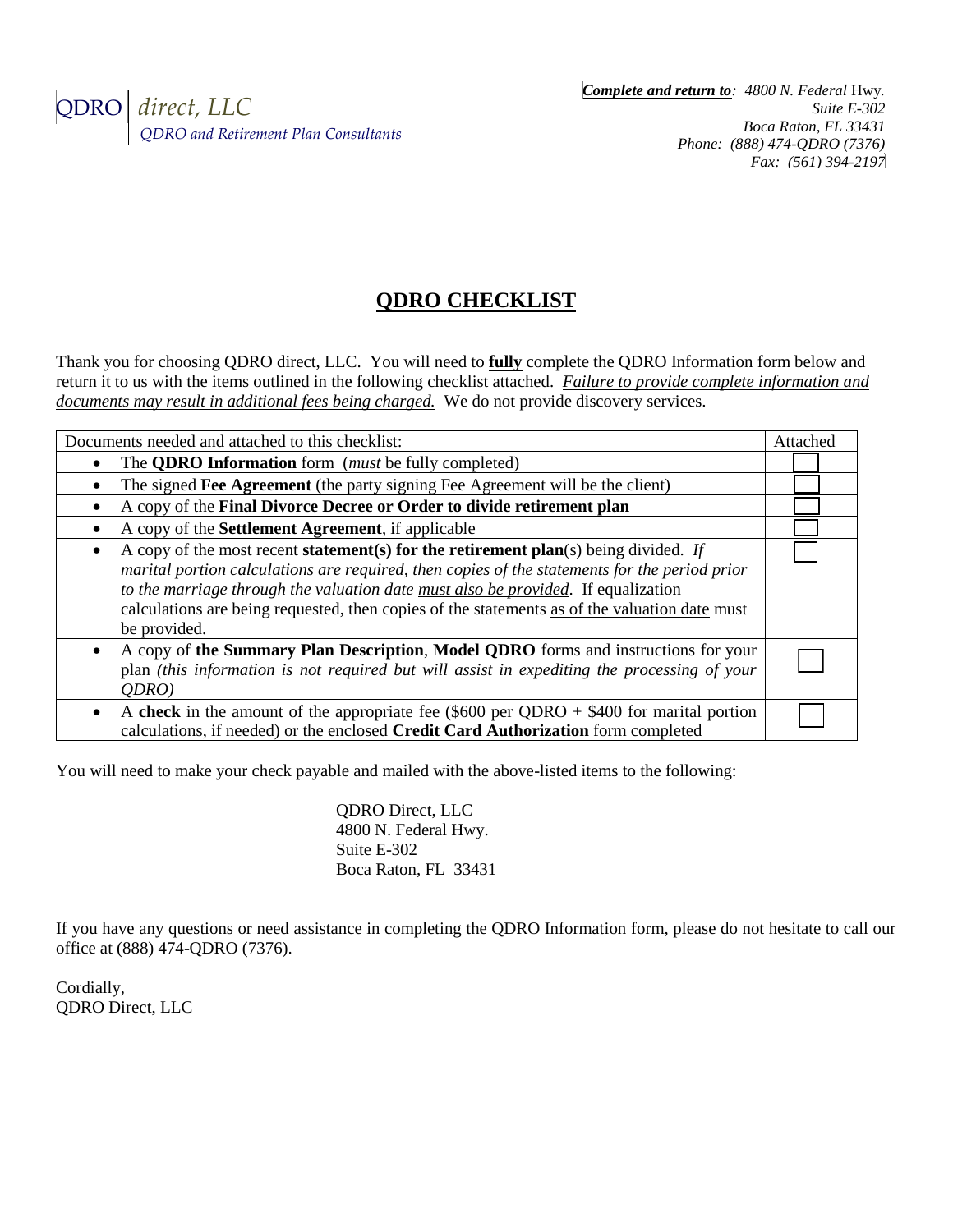|                | QDRO<br>$ $ direct, LLC                                                                                               |                                                                                                                     | <b>Complete and return to: 4800 N. Federal Hwy.</b>                                                                  | Suite E-302 |
|----------------|-----------------------------------------------------------------------------------------------------------------------|---------------------------------------------------------------------------------------------------------------------|----------------------------------------------------------------------------------------------------------------------|-------------|
|                | <b>ODRO</b> and Retirement Consultants                                                                                |                                                                                                                     | Boca Raton, FL 33431                                                                                                 |             |
|                |                                                                                                                       | <b>QDRO INFORMATION</b>                                                                                             | Ofc: (888) 474-QDRO                                                                                                  |             |
|                |                                                                                                                       |                                                                                                                     | Fax: (561) 394-2197                                                                                                  |             |
| 1)             | <b>PARTICIPANT INFORMATION (Spouse with retirement plan):</b>                                                         |                                                                                                                     |                                                                                                                      |             |
|                | Name:                                                                                                                 | <u> 2000 - Januar Amerikaanse kommunister († 2000)</u>                                                              |                                                                                                                      |             |
|                |                                                                                                                       |                                                                                                                     |                                                                                                                      |             |
|                |                                                                                                                       | and the control of the control of the control of the control of the control of the control of the control of the    |                                                                                                                      |             |
|                |                                                                                                                       |                                                                                                                     |                                                                                                                      |             |
| 2)             |                                                                                                                       |                                                                                                                     |                                                                                                                      |             |
|                |                                                                                                                       |                                                                                                                     |                                                                                                                      |             |
|                |                                                                                                                       |                                                                                                                     |                                                                                                                      |             |
|                |                                                                                                                       |                                                                                                                     |                                                                                                                      |             |
|                |                                                                                                                       |                                                                                                                     | <b>PARTICIPANT INFORMATION TO STAY CONFIDENTIAL FROM FORMER SPOUSE:       Yes       No</b>                           |             |
|                |                                                                                                                       |                                                                                                                     |                                                                                                                      |             |
| 3)             | <b>ALTERNATE PAYEE INFORMATION (Spouse receiving retirement benefits):</b>                                            |                                                                                                                     |                                                                                                                      |             |
|                | Name:                                                                                                                 | <u> 1999 - Johann Stein, markin fan it ferstjer fan de ferstjer fan it ferstjer fan de ferstjer fan it ferstjer</u> |                                                                                                                      |             |
|                |                                                                                                                       |                                                                                                                     |                                                                                                                      |             |
|                | <u> 1989 - Johann Stoff, deutscher Stoff, der Stoff, der Stoff, der Stoff, der Stoff, der Stoff, der Stoff, der S</u> |                                                                                                                     |                                                                                                                      |             |
|                |                                                                                                                       |                                                                                                                     |                                                                                                                      |             |
|                |                                                                                                                       |                                                                                                                     |                                                                                                                      |             |
|                |                                                                                                                       |                                                                                                                     |                                                                                                                      |             |
|                |                                                                                                                       |                                                                                                                     | ALTERNATE PAYEE INFORMATION TO STAY CONFIDENTIAL FROM FORMER SPOUSE:    Yes    No                                    |             |
|                |                                                                                                                       |                                                                                                                     |                                                                                                                      |             |
| 4)             |                                                                                                                       |                                                                                                                     |                                                                                                                      |             |
|                |                                                                                                                       |                                                                                                                     |                                                                                                                      |             |
|                |                                                                                                                       |                                                                                                                     |                                                                                                                      |             |
|                |                                                                                                                       |                                                                                                                     |                                                                                                                      |             |
|                |                                                                                                                       |                                                                                                                     |                                                                                                                      |             |
|                |                                                                                                                       |                                                                                                                     |                                                                                                                      |             |
|                | Valuation Date to be used to determine benefits:                                                                      |                                                                                                                     |                                                                                                                      |             |
|                |                                                                                                                       |                                                                                                                     |                                                                                                                      |             |
|                | <b>QDRO INFO / TERMS:</b>                                                                                             |                                                                                                                     |                                                                                                                      |             |
|                | Participant's Date of Hire Under Plan:                                                                                |                                                                                                                     |                                                                                                                      |             |
|                |                                                                                                                       |                                                                                                                     | Is Participant Still Participating in Plan: Yes $\Box$ No $\Box$ If No, what is date participation stopped: $\Box$   |             |
|                | Is Participant retired and receiving benefits Yes                                                                     | No l                                                                                                                | If retired, what is the date of retirement:                                                                          |             |
|                | Monthly pension amount: \$                                                                                            |                                                                                                                     |                                                                                                                      |             |
|                |                                                                                                                       |                                                                                                                     |                                                                                                                      |             |
|                |                                                                                                                       |                                                                                                                     | Where survivor benefits elected at retirement: Yes $\Box$ No $\Box$ If Yes, what is the % of survivor benefits: $\%$ |             |
|                |                                                                                                                       |                                                                                                                     | SHOULD INVESTMENT GAIN/LOSSES BE APPLIED TO AWARD AMOUNT? Yes No                                                     |             |
|                |                                                                                                                       |                                                                                                                     | ARE SURVIVOR BENEFITS BEING AWARDED? Yes $\vert \vert$ No $\vert$ if so, what amount or %:                           |             |
|                | the pre-approval. Amended QDROs may then be needed and additional fees will apply)                                    |                                                                                                                     | IS THE QDRO TO BE PRE-APPROVED BY THE PLAN? Yes $\vert$ No $\vert$ (if you mark "No", you are specifically waiving   |             |
|                |                                                                                                                       |                                                                                                                     |                                                                                                                      |             |
|                |                                                                                                                       |                                                                                                                     |                                                                                                                      |             |
| 5)<br>6)<br>7) |                                                                                                                       |                                                                                                                     |                                                                                                                      |             |
|                |                                                                                                                       | <u> 2002 - Andrea Andrewski, amerikansk politik (d. 1878)</u>                                                       |                                                                                                                      |             |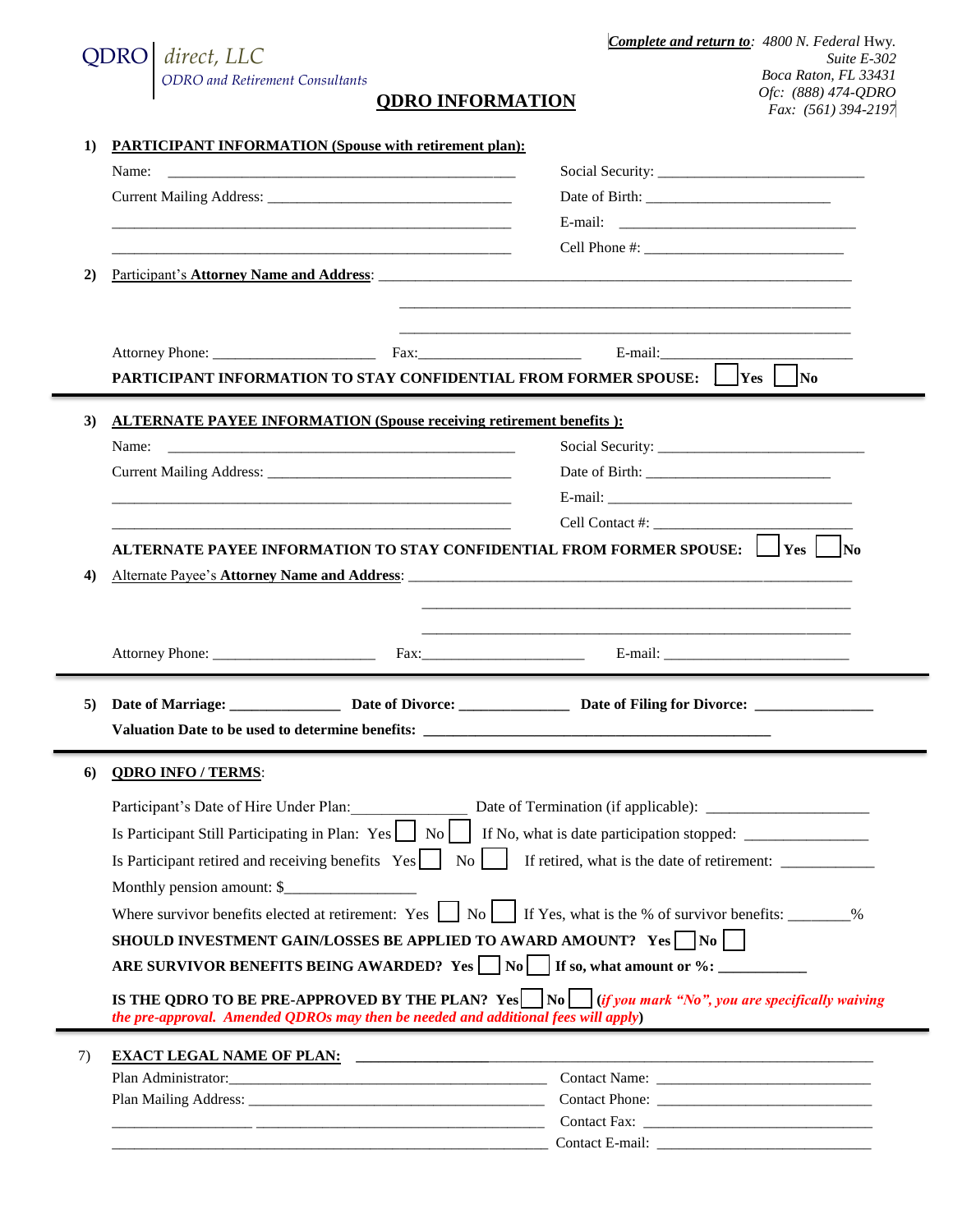# QDRO *direct, LLC QDRO and Retirement Plan Consultants*

## **QDRO RETAINER AGREEMENT**

**This statement sets forth the terms of engagement offered to you by QDRO direct, LLC. Unless modified in writing by mutual agreement, these terms will control all services rendered by QDRO direct, LLC until termination of this Fee Agreement. Please retain a copy of this Fee Agreement for your records.** 

- **A. QDRO FEES:** QDRO Direct(sm), LLC charges a minimum, *non-refundable* retainer fee of **\$600.00 per QDRO** which covers the following items:
	- *a.* **Preparation of the draft QDRO**
	- *b.* **Review and approval by the attorneys**
	- *c.* **Submission to the Plan for pre-approval, if specifically requested and marked on the information form (pre-approvals will NOT be obtained if not requested).** *Pre-approvals take 30-60 days***.**
	- *d.* **Providing the attorneys and/or clients the approved, final draft QDRO to be filed with the Court and submitted to the Plan Administrator for final processing.**
	- *e.* **One QDRO revision and/or Amended QDRO, if changes are needed**
	- *f.* **Distribution/rollover consultation to the Alternate Payee, if requested.**

*Any additional work, including but not limited to multiple requests for revisions, conference calls, letters of explanation, e-mails, court testimony or other services will be billed at the hourly rate of \$250.00 per hour*. *All invoices must be paid in full before the final QDRO will be released.*

**CALCULATION FEES**: A \$**500.00 minimum, non-refundable retainer fee** is also charged, in addition to the QDRO fees, if equalization and/or marital portion calculations are required. The hourly rate of \$250.00 will be billed against the \$500.00 retainer fee for calculations.

**All fees are due in advance. We do not request payment or bill spouses/former spouses for their share of fees. This is the client's responsibility to obtain their spouse's share of the fees or to request direct re-imbursement.**  *Additionally, all invoices must be paid in full before the final, approved draft will be sent to the attorneys for filing with the Court or the final certified copy submitted to the Plan for processing. All invoices are due upon receipt and nonpayment of any outstanding invoice due after 60 days will result in us terminating our services and the file will be closed and returned. Any outstanding invoice that is 30 days past due will accrue interest at 12% per annum (1% per month) and will automatically be sent to collections after 90 days.*

- **B. THE "CLIENT":** Our Client is the party who signs the Retainer Agreement, regardless of who makes payment. If it is the intent of the parties that QDRO Direct, LLC be jointly retained, then this Agreement MUST be signed by both parties and/or their respective attorney, on their behalf.
- **C. QDRO POLICIES & PROCEDURES:** You have retained QDRO Direct, LLC to prepare a Qualified Domestic Relations Order ("QDRO") and/or calculate equalization and/or marital portion amounts, if applicable. In order to prepare the QDRO and/or complete calculations, we require a copy of the following items before we begin work:
	- 1. A copy of the Marital Settlement Agreement
	- 2. A copy of the Final Judgment of Dissolution, if applicable or other Order of the Court awarding benefits
	- 3. A copy of the statement(s) for each retirement plan being divided or equalized
	- 4. A copy of the summary plan description for each plan (if possible)
	- 5. A **completed** copy of our QDRO information form (incomplete information may result in add'l fees.)
	- 6. If marital portions and/or equalization calculations are to be done, then copies of the statements for the period prior to the date of marriage through the valuation date *must* also be provided.
	- 7. A retainer check, completed Credit Card Authorization form or PayPal/Venmo payment.

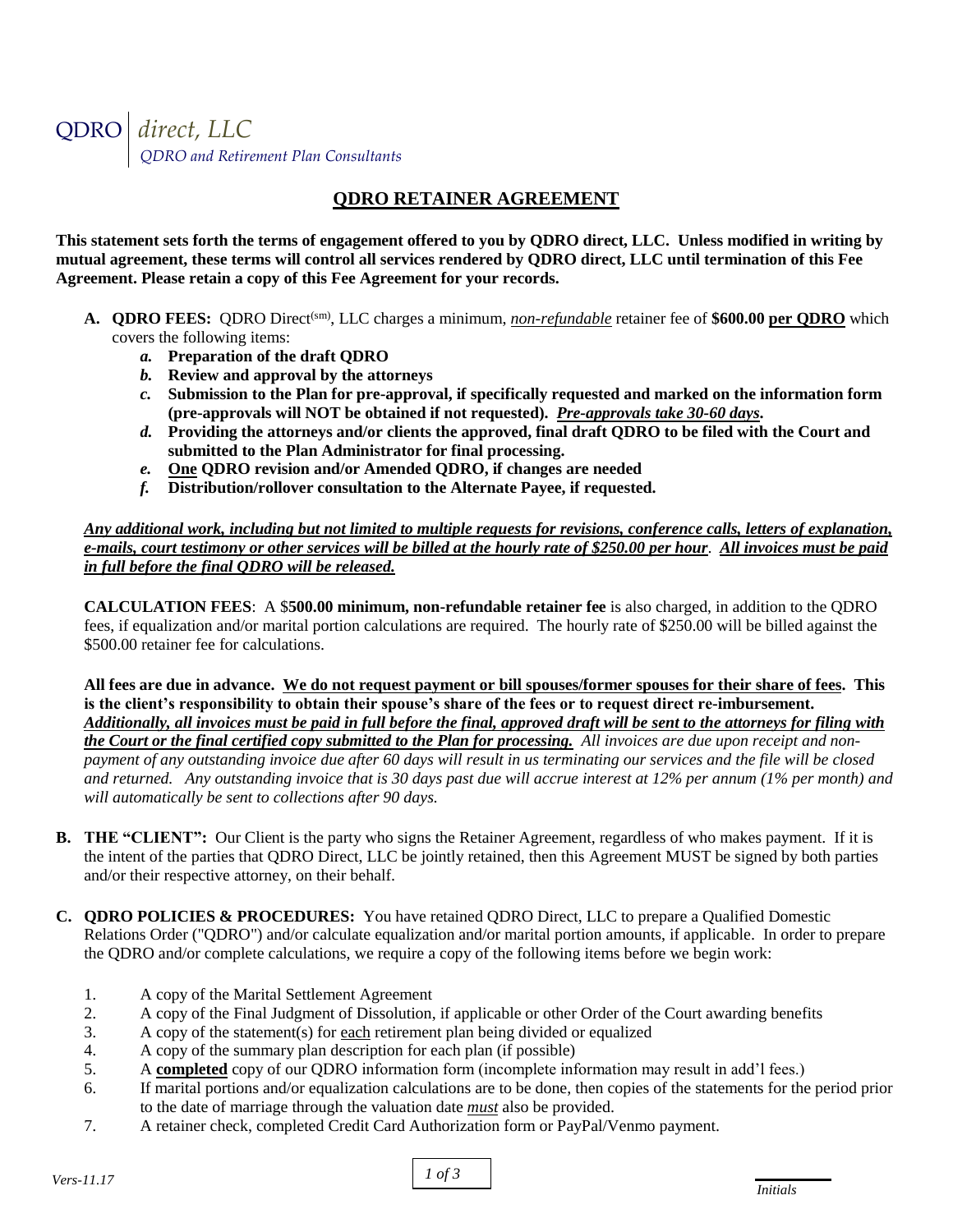*We do not and are not responsible for any discovery requests. This is the attorney and/or client's responsibility. Any additional research or requests to produce statements or information that was not provided with the original QDRO request will be billed to the client at the rate of \$75.00 per hour. We highly recommend making sure the QDRO Information form is complete and the items on the checklist are attached when retaining our services.*

We will have a draft copy of the QDRO prepared within 7-10 business days of receiving all the required information listed above. It is our policy to draft the QDRO as follows:

- Inform and/or copy the party that has retained us (meaning the party that has signed the Fee Agreement) on all drafts and/or any correspondence relating to the drafting and pre-approval of the QDRO. If we are jointly retained (meaning both parties have signed this Fee Agreement), then all parties will be copied.
- Submit the draft QDRO to the attorneys and/or clients for their review, comments and/or requested changes.
- After any changes requested by the parties and/or their respective attorney, we will send the QDRO to the Plan for preapproval if elected on the QDRO Information form. **Please note, the pre-approval process can take anywhere from 60-90 days. Some plans do not do pre-approvals**. In this instance, the QDRO will be forwarded directly to the attorneys to file with the Court and an Amended QDRO may be needed. If no pre-approval is requested, then this process is automatically waived and the QDRO will be sent to the attorneys/clients for filing with the Court and to obtain an original certified QDRO. *If no attorneys are retained, you and your former spouse will be responsible for having the QDRO reviewed by an attorney or for filing the QDRO with the Court and obtaining an original certified copy. QDRO direct, LLC are not attorneys. We will not provide legal advice and/or services.*
- Once our office has provided you and/or your attorney with the final QDRO to be submitted to the Court and returned to the Plan, our services will be concluded and the file will be closed and sent to storage. **(***All outstanding invoices must be paid in full before we will release the final QDRO)*. *Once this has been done, our services will be concluded and the file closed.* We do not keep files for more than three (3) years. If the QDRO is not filed and/or timely submitted to the Court and/or Plan Administrator for filing within twelve (12) months of completing our services, a new retainer agreement and fees will be required to re-do the QDRO.
- **D. LEGAL ADVICE AND ATTORNEY FEES:** *We are not attorneys and do not provide legal advice and/or interpret the terms of an Agreement or intent of the parties as it relates to the spirit of the agreement.* We will not file the QDRO with the Court, obtain certified copies or submit the final QDRO to the Plan for processing. This needs to be done by you and/or your respective attorney's. In addition, the QDRO will be drafted in accordance with the terms of the Settlement Agreement and/or Final Judgment of Dissolution. If the Agreement is not clear and/or silent on an issue, a letter will be sent to all parties and their respective attorneys to clarify the issue and a written response *will be required*. Additionally, we will not draft a QDRO that is inconsistent with the terms of a court order or Settlement Agreement. You must provide us with an Amended Order, Settlement Agreement or notarized letter signed by both parties. *Therefore, you may incur additional legal fees from your attorney***.**
- **E. PAYMENT OF FEES:** You agree to pay the applicable Fee(s) in advance. You agree that the Fee(s) is/(are) *nonrefundable* ("Minimum Fee(s)"). You agree that our obligation to render the Services does not begin until we receive the Minimum Fee(s) and approval of the terms of the Retainer Agreement from you. You agree that we have no obligation to render the Services until we receive all necessary information requested by us and as outlined in Section C above. You further agree to pay all outstanding invoices in full at the time you receive such invoice. *Failure to pay any outstanding invoices within thirty (30) days will result in termination of our services and any outstanding invoices will accrue interest on a monthly basis at the rate of 12% per annum*. *Any outstanding fees owed will automatically be turned over to collections after 90 days.*
- **F. TERMINATION:** You, as well as QDRO Direct, LLC, reserve the right to terminate this Agreement at any time, with or without cause, by written notification. If such termination occurs, your papers and property will be returned to you promptly. QDRO Direct, LLC reserves the right to keep any and/all original paperwork until any outstanding balances are paid in full. Once payment has been received in full, your original documents will be returned to you promptly. Your termination of the Services will not affect your responsibility for payment for the Services rendered and out of pocket costs incurred before termination. The "Minimum Fee" is *non-refundable*. In addition, QDRO Direct, LLC reserves the right to decline or discontinue the Services for such things as non-payment of fees or costs, conduct which renders it unreasonably difficult to carry out the engagement effectively, failure to provide information requested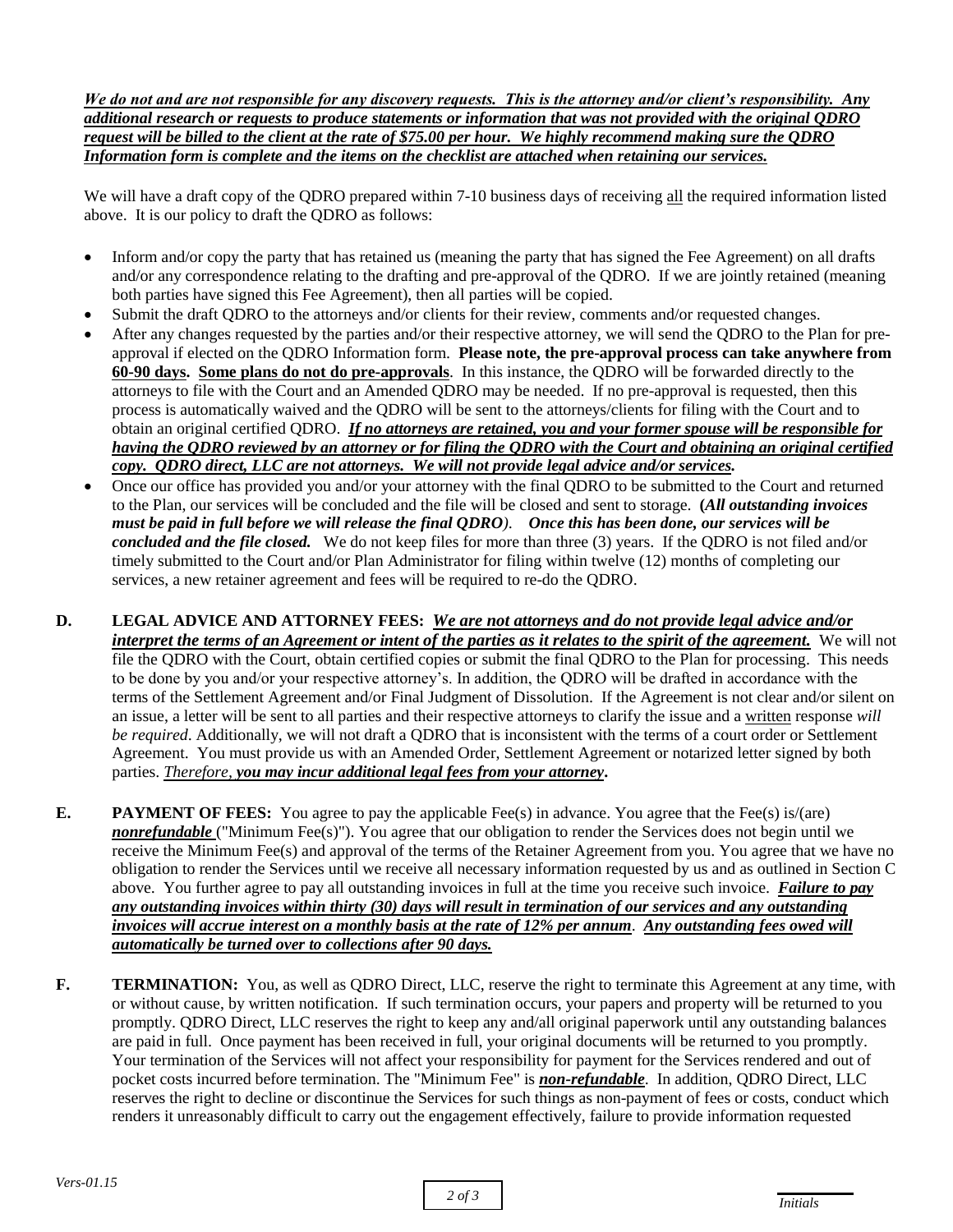within a reasonable time or conflict of interest. QDRO Direct, LLC will immediately give you written notice that we have discontinued the Services.

- **G. FINANCIAL PLANNING/CONSULTING SERVICES:** QDRO Direct, LLC has an affiliation with various financial advisory firms to assist the parties with the establishment and/or consolidation of IRA accounts and assist with the distribution and/or direct rollover of QDRO benefits. These services are *not* included in the fee and QDRO Direct, LLC services are considered complete once the certified QDRO has been sent to the Plan. In the event the parties wish to retain an affiliate for assistance with the distribution and/or rollover, a separate Agreement shall be signed with the affiliate and QDRO direct, LLC shall have no responsibility and/or liability resulting from the separate relationship formed with the affiliate. QDRO direct, LLC may receive a referral fee.
- **H. CLIENT CONFIDENTIALITY:** All information is considered confidential and shall not be disclosed to any third party without the written consent of the parties and/or attorneys of record. This client confidentiality shall exist and continue in effect unless otherwise required by federal and/or state law, including that of subpoena powers of the court.
- **I. EXECUTION OF AGREEMENT:** By signing this Fee Agreement, you understand that you have entered into an enforceable contract and accept the terms, conditions and obligations of this Fee Agreement. You agree that you have freely and voluntarily entered into this Fee Agreement with full understanding of the legal ramifications contained in this Agreement. Any disputes arising from this contract will be settled by mediation in Palm Beach County, Florida and shall be governed and construed in accordance with the laws of the State of Florida. The undersigned hereby agrees to the terms, conditions and stipulations of this Agreement.

#### **I HAVE READ, UNDERSTAND AND AGREE TO THE ABOVE TERMS:**

| Signature (Client and/or Attorney)                        |  |
|-----------------------------------------------------------|--|
| <b>Print Name</b>                                         |  |
|                                                           |  |
| *(Second signature needed only if being jointly retained) |  |
|                                                           |  |
| Signature (Client and/or Attorney)                        |  |
| <b>Print Name</b>                                         |  |
|                                                           |  |

• *Please note, our client is the client who signed the Fee Agreement, regardless of which party has made payment and/or is ordered to pay. If it is the parties' intent for our firm to be jointly retained, then both parties must sign this Fee Agreement (separate, individually signed Agreements are acceptable).*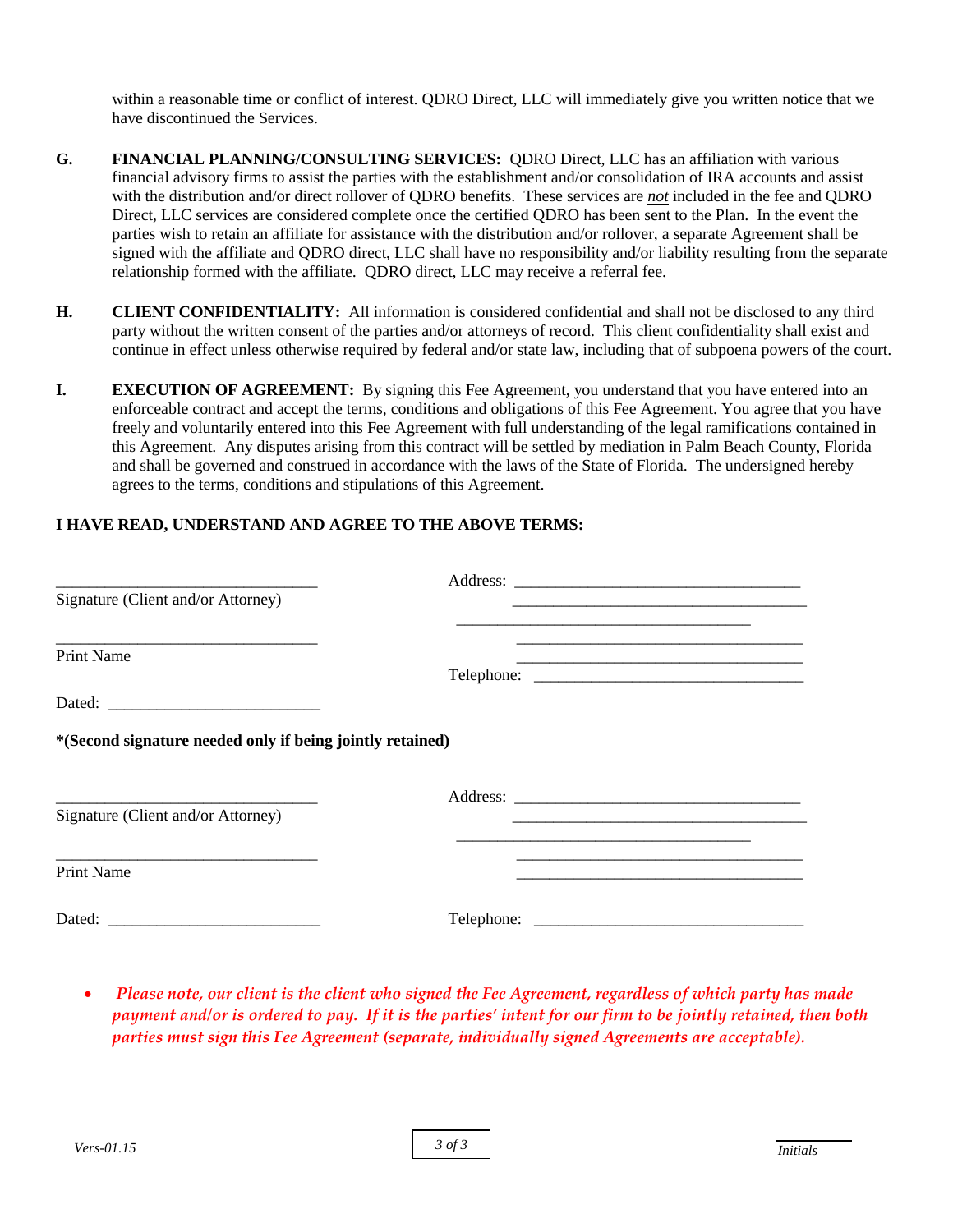*QDRO direct, LLC QDRO & Pension Consultant* *Complete and return to: Sanctuary Center Suite E-302 Boca Raton, FL 33431 Ofc: (888) 474-QDRO Fax: (561) 394-2197 E-mail: [info@qdrodirect.com](mailto:info@qdrodirect.com)*

## **CREDIT CARD/PAY PAL AUTHORIZATION**

I hereby authorize QDRO direct, LLC. to charge my credit card (circle one) Visa / Mastercard for the fees and costs involved in my case and pursuant to the terms of the Fee Agreement signed. I further authorize QDRO direct, LLC. to keep this card on file for future payments that may be authorized in writing to pay any outstanding invoices.

I will pay with the following (Mark Payment Method):

PAYPAL:

Please request payment from my PayPal account (e-mail): \_\_\_\_\_\_\_\_\_\_\_\_\_\_\_\_\_\_\_\_\_\_\_\_

CREDIT CARD INFORMATION (circle one):

|                                                                         | *VISA | *MASTERCARD | *AMEX | *DISCOVRER |  |
|-------------------------------------------------------------------------|-------|-------------|-------|------------|--|
| Card Number:                                                            |       |             |       |            |  |
| <b>Expiration Date:</b>                                                 |       |             |       |            |  |
| Security/CCV Code:                                                      |       |             |       |            |  |
| Name as it appears on the Card:                                         |       |             |       |            |  |
| Billing address on the Card:                                            |       |             |       |            |  |
|                                                                         |       |             |       |            |  |
|                                                                         |       |             |       |            |  |
| Amount of charge:                                                       |       |             |       |            |  |
| (*There is a 4.5% credit card processing fee added to each transaction) |       |             |       |            |  |
| Signature of Cardholder:                                                |       |             |       |            |  |

 $\frac{1}{2}$  ,  $\frac{1}{2}$  ,  $\frac{1}{2}$  ,  $\frac{1}{2}$  ,  $\frac{1}{2}$  ,  $\frac{1}{2}$  ,  $\frac{1}{2}$  ,  $\frac{1}{2}$  ,  $\frac{1}{2}$  ,  $\frac{1}{2}$  ,  $\frac{1}{2}$  ,  $\frac{1}{2}$  ,  $\frac{1}{2}$  ,  $\frac{1}{2}$  ,  $\frac{1}{2}$  ,  $\frac{1}{2}$  ,  $\frac{1}{2}$  ,  $\frac{1}{2}$  ,  $\frac{1$ 

**Signature** 

Print Name Date

Contact Phone number: \_\_\_\_\_\_\_\_\_\_\_\_\_\_\_\_\_\_\_\_\_\_\_\_\_\_\_\_\_

E-mail for receipt:  $\blacksquare$